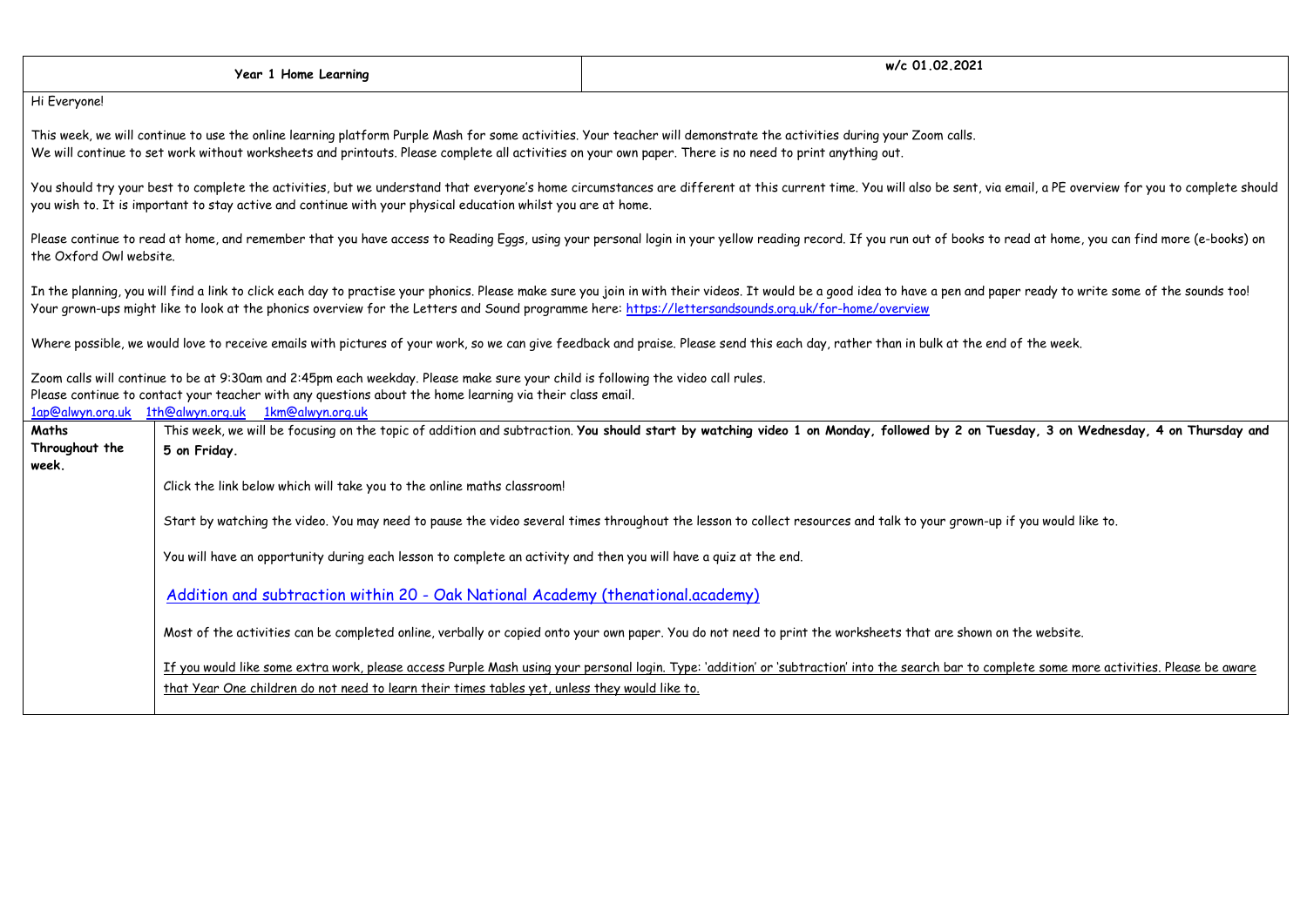| Monday                    | This term we have been looking at special stories called fairy tales. This week we will be moving on to a new fairy tale. It is about three animals who are trying to build their own homes, but a                                               |  |
|---------------------------|--------------------------------------------------------------------------------------------------------------------------------------------------------------------------------------------------------------------------------------------------|--|
| English                   | big bad wolf keeps trying to blow them down! Do you know what story this is?                                                                                                                                                                     |  |
|                           | The Three Little Pigs.                                                                                                                                                                                                                           |  |
|                           | Your teacher will read this to you on your morning ZOOM call today. You can also find a copy of this story attached to your email.                                                                                                               |  |
|                           | In the story, who is the villain (the bad character)? It is the wolf. Why is he bad? (Because he is trying to blow the pig's homes down).                                                                                                        |  |
|                           | A few weeks ago, you created a 'Wanted' poster for the gingerbread man. Today you will be making one to help catch the big bad wolf! You should try to include a                                                                                 |  |
|                           | question. You should also try to use at least one conjunction (and, but, because, so).                                                                                                                                                           |  |
|                           | Challenge: Use commas in a list. Use at least three conjunctions.                                                                                                                                                                                |  |
| Monday<br>Phonics         | Lesson 51 - Year 1 - YouTube e_e even                                                                                                                                                                                                            |  |
| Monday                    | Purple Mash- Make the three little pig's houses.                                                                                                                                                                                                 |  |
| Topic-                    | Log on to your Purple Mash account and find the 'The Three Little Pigs' activity waiting in your '2Dos'. Your task is to use your ICT and art skills to draw the three houses from the story.                                                    |  |
|                           | Remember to submit your work, by clicking on 'Hand it in' so your teacher can give you feedback.                                                                                                                                                 |  |
| Tuesday<br><b>English</b> | Purple Mash-Story board                                                                                                                                                                                                                          |  |
|                           | Log on to your Purple Mash account and find the 'Storyboard - 3 frames' activity waiting in your '2Dos'. Your task is to draw three pictures from the story. You can do this by double clicking on                                               |  |
|                           | the picture space. Then you can type a sentence under each picture. For example: The first pig made his house from straw.                                                                                                                        |  |
|                           | Remember to submit your work, by clicking on 'Hand it in' so your teacher can give you feedback.                                                                                                                                                 |  |
| Tuesday<br>Phonics        | Lesson 52 - Year 1 - YouTube igh/ie i_e i                                                                                                                                                                                                        |  |
| Tuesday                   | The Three Little Pigs story links to our topic of homes and houses. This is a history topic. Today you will be thinking about homes through the ages.                                                                                            |  |
| Topic- History            |                                                                                                                                                                                                                                                  |  |
|                           | Find the file called 'Homes through the ages' attached to your email. Look though the information about homes through the years.                                                                                                                 |  |
|                           | Your task is to draw your own timeline. You can pick 4 homes from the information that you have read and put them in order from oldest to newest. Where would your home go?<br>This will help you with tomorrow's Purple Mash English activity.  |  |
| Wednesday                 | Purple Mash- Describing homes                                                                                                                                                                                                                    |  |
| English                   |                                                                                                                                                                                                                                                  |  |
|                           | Log on to your Purple Mash account and find the 'Describing homes' activity waiting in your '2Dos'. Your task is to pick one of the pictures of a house and then write about it! You may like to<br>choose one that is similar to your own home. |  |
|                           | Remember to submit your work, by clicking on 'Hand it in' so your teacher can give you feedback.                                                                                                                                                 |  |